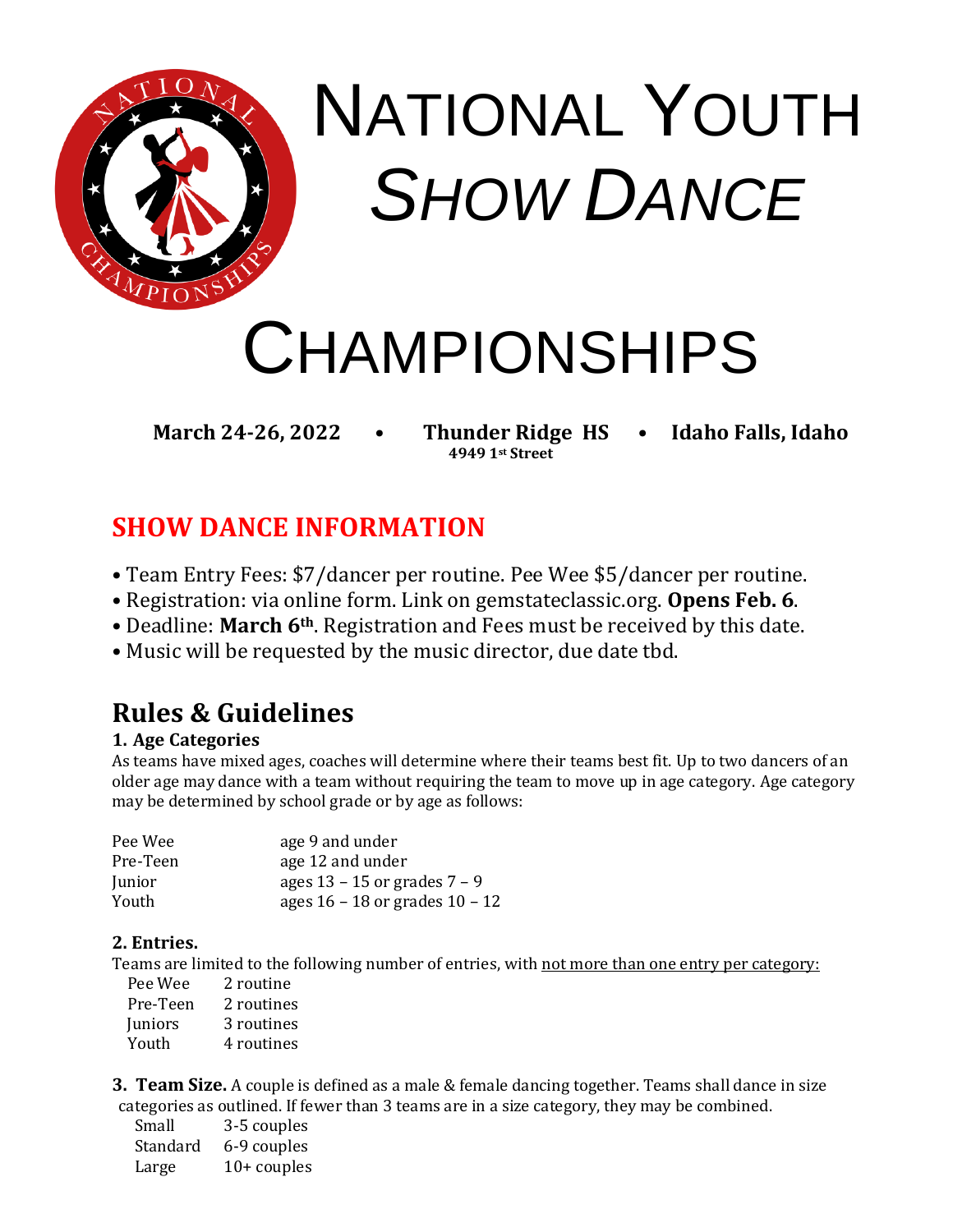#### **4. Divisions (Proficiency Levels)**

Each age categories will enter their proper division determined by the following criteria: The total of:

a) the average years of experience of each team member, AND

b) the average hours of ballroom instruction of each team member per week

Each coach must submit a detailed listing of their division totals.

#### **YOUTH:**

Division 1:  $10 +$ Division 2:  $7 - 9.9$ Division 3:  $4 - 6.9$ Novice: 3.9 or less **PRE-TEEN:** 

Division 1:  $4 +$ Division 2: 3.9 or less

#### **PEE WEE:**

No Divisions

#### **JUNIOR:**

| Division 1: | 6+          |
|-------------|-------------|
| Division 2: | $3.1 - 5.9$ |
| Novice:     | 3 or less   |

#### For example:

A youth team whose dancers have an average of 3 years of experience and has 4 hours of rehearsal per week has a total of 7 and therefore will compete in the Division 2 category.

A junior team whose dancers have an average of 2 years of experience and have 3 hours of practice a week has a total of 5 and therefore will compete in the Division 2 category.

#### **5. Show Dance Categories.**

Show dances must be comprised **primarily** of recognizable ballroom dance figures. There may be additional open choreography and staging.

*NOTE: No routine that is danced as a medley at other competitions may be entered as a show routine. Coaches must verify on the entry form that the entered routines are not medleys. Show routines may have two dances maximum combined in a routine (ie cha cha & rumba or quickstep & foxtrot). Any routine found to be in violation will be disqualified.*

a) *Ballroom/Smooth:* American and International styles of Waltz, Foxtrot, Tango,

Viennese Waltz, and Quickstep. No more than 3 lifts permitted (\*see waltz allowance below).

b) *Latin/Rhythm:* American or International styles of Cha Cha, Rumba, Samba, Paso Doble,

Mambo, Bolero. No more than 3 lifts permitted.

Please enter Jive routines in the Swing category.

- c) *Swing:* West Coast Swing, East Coast Swing, Lindy, Swing style lifts/stunts permitted
- d) *Cabaret:* a routine whose focus is lifts.

e) *Novelty*: non-traditional routine; must include 30% partnered ballroom dancing. Dances outside of the 19 competitive dances may be included here, such as polka or bachata.

**NOTE:** Novelty is not an "overflow" category. If a team has two Latin/rhythm routines, one may not be entered in novelty. Novelty routines must have true novelty properties.

**\***Lift allowance for Waltz and VW routines: 20% of the measures may be in lift (both feet off the ground). For example: In general, a waltz has 30 measures/per/minute, so there are 90 measures in a 3-minute routine. In this case, 18 measures of lift would be allowed.